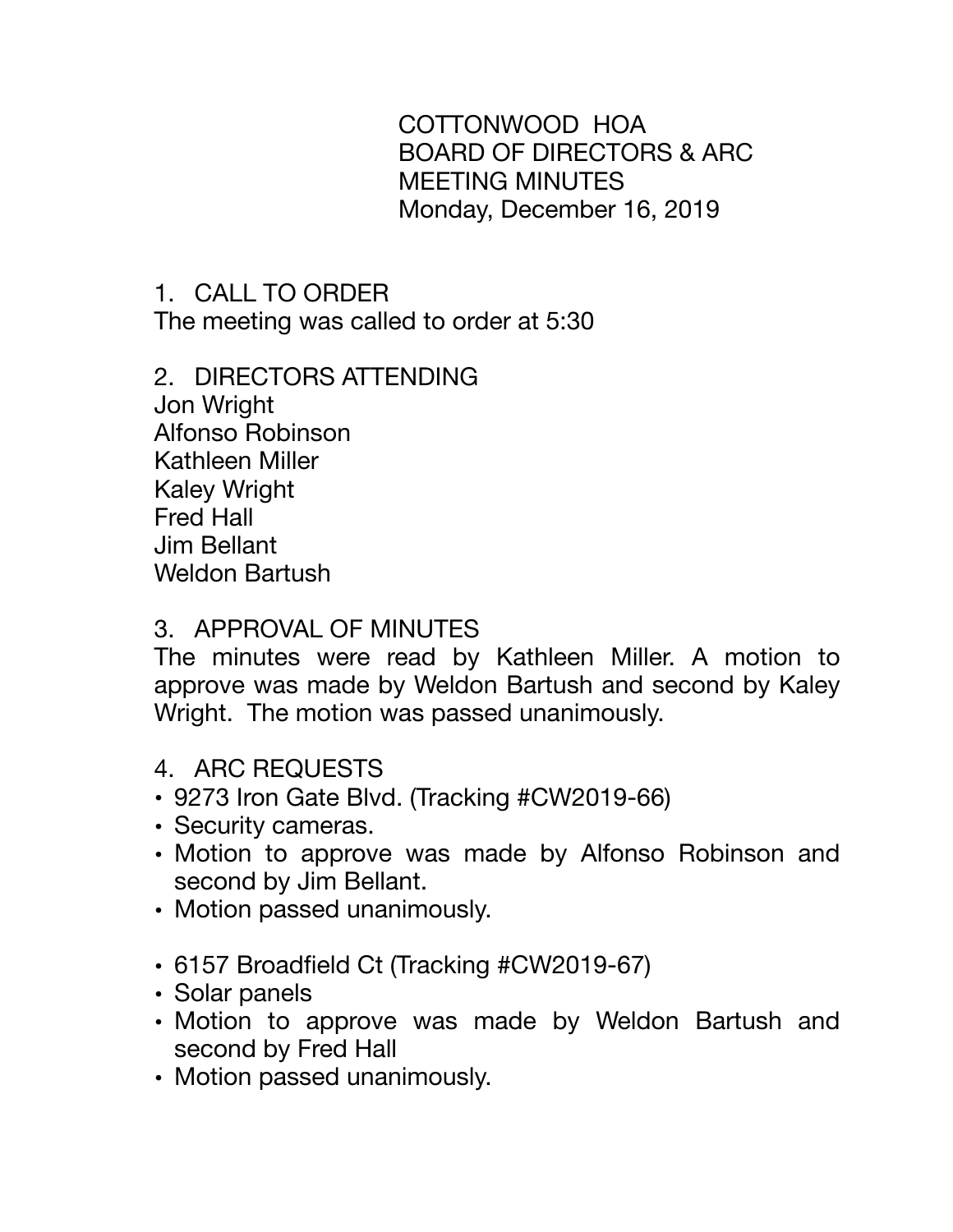- 9141 Iron Gate Blvd (Tracking #CW2019-68)
- 18x36 in ground pool.
- Motion to approve was made by Fred Hall and second by Jim Bellant.
- Motion passed unanimously.
- 4565 West Roberts Rd (Tracking CW2019-69)
- Paint exterior.
- request made in error.
- 6033 Paige Point Dr (Tracking CW2019-70)
- Solar panels.
- Motion to approve was made by Jon Wright and second by Jim Bellant.
- Motion passed unanimously.

# 5 OLD BUSINESS

- 3 homeowners are still pas due on the HOA fee's. The homeowners have been notified. and will receive a late fee.
- We are talking to Gulf power on street light upgrades.
- Hopefully in the spring Timberland well install new landscaping at the Shamrock gate.
- Jon will print up resident requests for the neighborhood.
- Some homeowners have received the wrong letters from Etheridge PM Co. Jon went to the homeowners and apologized.
- Taylor construction has paid for a new stop sign for the Shamrock gate and the sign will be installed.
- Jon has checked on different gate companies and Johnson Comm had the best price.
- No solicitors are allowed in Cottonwood without proper ID.
- A van followed a resident to work now morning. Sheriff was notified. Weldon Bartush recognized the van as work van next to his house. Information was given to the Sheriffs office.